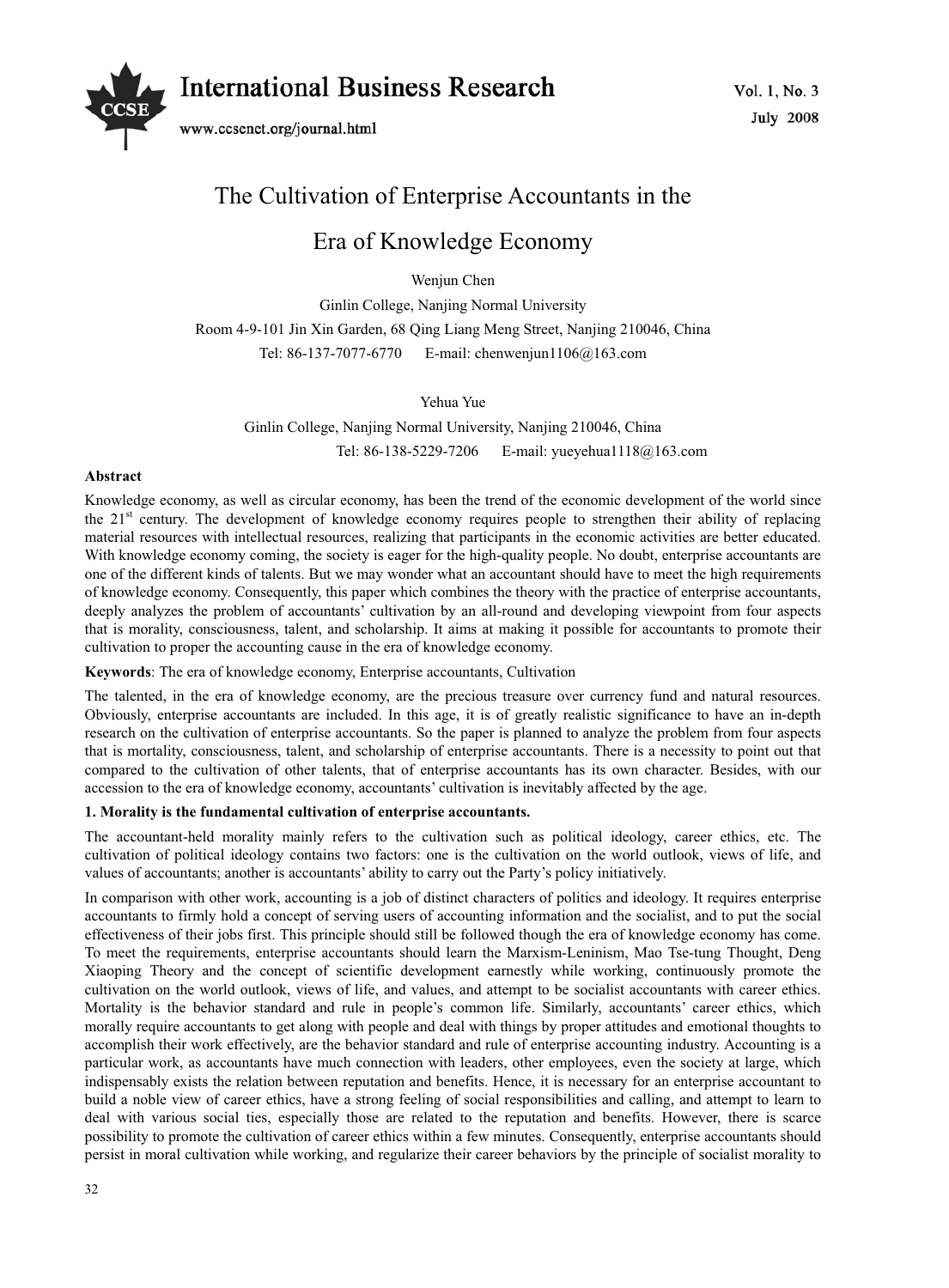acquire better accomplishment.

#### **2. Good consciousness is the intellectual cultivation of enterprise accountants.**

Good consciousness which means insights and courage, is the cultivation that enterprise accountants have remarkable consciousness in advance, scientific anticipation and resolutely determination. "Only is good consciousness first under heaven", say the ancient. This reflects that the ancient have realized the importance of good consciousness to talents. While good consciousness is more important to enterprise accountants, as a result of the particularity of enterprise accounting. As to this aspect, some scholar has point out that researchers on accounting theory badly need talent, learners of accounting knowledge need scholarship, and accounting operators need good consciousness.

Advanced consciousness is a kind of foresight and sagacity, in essence of innovative ideology, which keeps ahead of others' thoughts. But it is necessary for accountants to have the ability of scientific anticipation to accomplish advanced consciousness. Scientific anticipation of enterprise accountants, from a macro-view, is an accurate prediction on the information, such as political and social thoughts of our time, the developing trend of social and accounting science. Besides, it requires accountants not only to know the present need of accounting information users, but also the need of the society in near future. While from a micro-view, enterprise accountants are expected to predict the future demand and feedback of users of accounting information.

#### **3. Talent is the capable cultivation of enterprise accountants.**

Talent, namely intellect and capability, is the ability of knowing and transforming the world. In the term of enterprise accountants, talent mainly indicates their working ability including basic skills and innovative abilities. Basic working skills, such as communication with accounting information users, the ability of providing various kinds of service and management, and so forth, are the prerequisite and base for enterprise accountants to accomplish their work. Innovative abilities which are determined by the character of accounting and the requirements of the age of cyber-economy, chiefly refer to accountants' abilities to supply services of creative significance. Enterprise accounting, an intellectual labor of innovation in essence, not only requires accountants to have the basic working skills, but also the abilities of continuous innovation, that is, only the accountants with high innovative abilities can competent the enterprise accounting. With the era of knowledge economy coming, our government is accelerating to build a state innovative system, and requires continuous innovation in all walks of life. No doubt, is it more important for enterprise accountants to innovate, as enterprise accounting is a creative work. Given this point, new requirements to the innovative abilities of enterprise accountants have appeared. Whether enterprise accountants has the potential of innovation, and put the innovative spirit into practice is the key for enterprise accountants to adapt to the new situation and competent their work.

#### **4. Scholarship is the knowledge cultivation of enterprise accountants.**

Scholarship is the knowledge that enterprise accountants should have. The knowledge cultivation of enterprise accountants, with distinct career character compared to that of talents of other careers, not only consists of solid specialized knowledge, but also the profound. This is determined by the character of enterprise accounting, and is the knowledge base for enterprise accountants to acquire the professional accomplishment.

Enterprise accounting, as a work with outstanding character of speciality and science, requires accountants to have solid specialized knowledge which involves two parts: one is the specialized knowledge of over one subject, another is of accounting. The reason is that enterprise accounting is going forward in the social and cultural environment where multi-subjects are interactive and infiltrative, and edge disciplines and new subjects spring up continuously, facing the increasingly abundant science and culture fruit of human beings. Therefore, it requires enterprise accountants to have profound knowledge, including all the culture knowledge conductive to enterprise accounting and the better abilities of writing and computer operating.

Obviously, it is of particular importance for enterprise accountants to persist in learning earnestly, and accumulate knowledge during a long time, in order to become talents with solid specialized and profound knowledge.

All in all, the connotation of enterprise accountants' cultivation is of great abundance, mainly including four aspects, that is, morality, consciousness, talent and scholarship. The four aspects, an organic whole, can not be divided, as they're mutual promotion and checks. Morality ranks the first among these four aspects, which is the political orientation and soul of enterprise accountants and the basic aspect of enterprise accountants' cultivation. Motivated by morality, consciousness, talent and scholarship, which are the intelligent aspects of the cultivation, and the intelligent conditions of the success of enterprise accountants. Furthermore, consciousness is based on talent and scholarship, and talent and scholarship are guided by consciousness. Consequently, we must research the cultivation of enterprise accountants by an all-round viewpoint. Not only do we research their morality which is the basic factor of the cultivation, but also the intelligence, namely consciousness, talent and scholarship. At the same time, we should use a developing viewpoint to research this problem, as the cultivation of enterprise accountants is a dynamic organic whole, changing and developing with the same pace of the society.